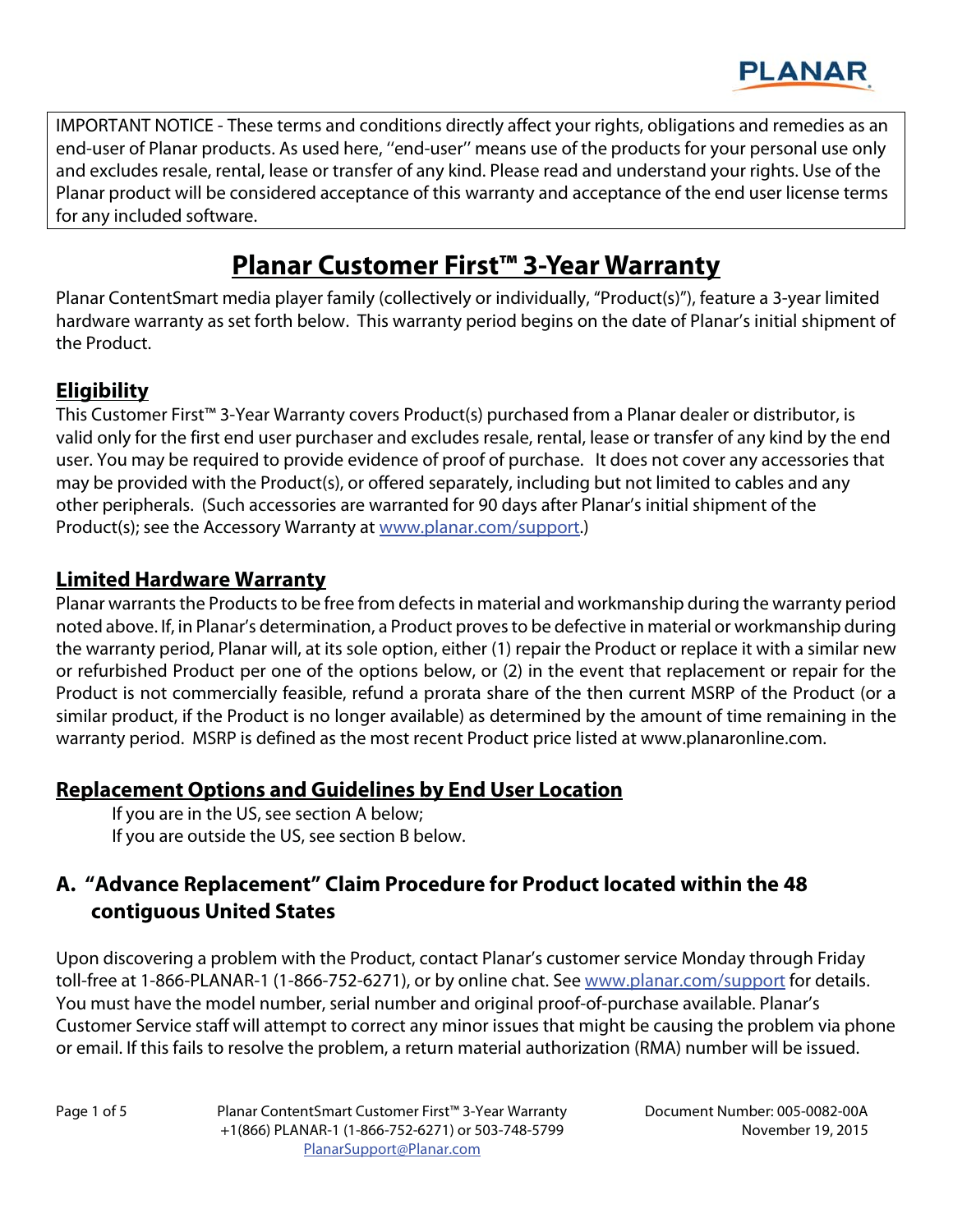

If the defective Product is reported to Planar within the 3-year warranty period, and a valid credit card is provided to ensure return of the defective product, Planar will ship you an Advance Replacement Product (no accessories included). Depending on your location, it may take more than 2 days for the replacement to arrive.

Planar must receive the defective Product in otherwise good condition within 14 days following the delivery of the Advance Replacement Product to you. If the defective Product is not received by Planar within the 14 day timeframe, or if the warranty is voided due to any applicable Warranty Exclusion (see below), your credit card will be charged for the current MSRP of the Product.

- 1) Return the defective Product in the box in which the Advance Replacement Product was shipped to you, using the same packing materials.
- 2) Return only the defective Product. Planar will not be responsible for returning or replacing any accessories or peripherals that are returned with the defective Product. Call the shipping pick-up number provided with the Advance Replacement Product for package pick-up, or drop it at the local UPS location. For door-to-door pickup, UPS may charge a pickup fee for which you are responsible. You are responsible for any shipping costs incurred when returning the defective Product by any other method than UPS ground. Verify that the serial number on the RMA matches the serial number of the defective Product being returned. Attach the prepaid RMA return label that was included with the Advance Replacement Product.

## **B. "Return and Replace" Claim Procedure for Products that are not located in the 48 contiguous United States**

- 1) If you are unable or unwilling to provide a valid credit card to use the Advance Replacement option in the 48 contiguous states, or if you are located outside of the 48 contiguous states, Planar will provide ''Return and Replace'' service.
- 2) After receiving an RMA from Planar customer service, return the defective Product with sufficient packing materials to prevent damage during shipment. Planar will charge you an amount not to exceed the current MSRP for the Product for any damage to the Product caused by shipping. Return only the defective Product. Planar will not be responsible for returning or replacing any accessories or peripherals that are returned with the defective Product.
- 3) You are responsible for any shipping costs incurred when returning the defective Product to Planar; Planar will pay for the shipment of the replacement Product to you.
- 4) A replacement unit will be shipped out to you once your defective unit is received.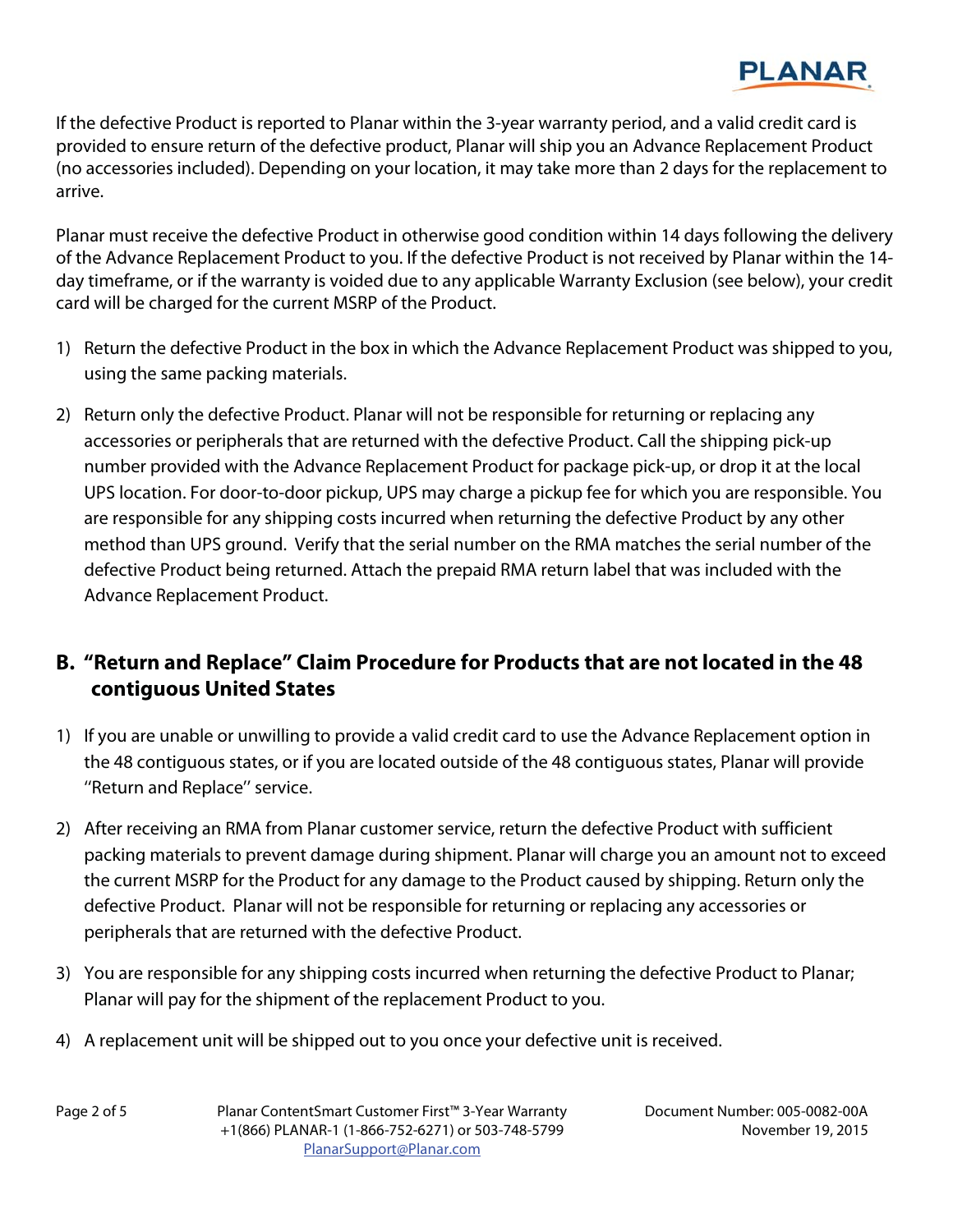

## **Important Information when Returning Product from any location**

- 1) Planar will not accept returned Product unless an RMA number has been previously issued by Planar.
- 2) If the defective Product is returned and deemed to be covered by one of the warranty exclusions, Planar reserves the right to charge your credit card an amount not to exceed the current MSRP for the Product.
- 3) If the Product is returned and is deemed to be a No Fault Found (NFF) unit, Planar reserves the right to charge your credit card in the amount of \$95.
- 4) It is your responsibility to properly package the defective Product and ship it to the address provided by the Customer Service representative with the RMA number prominently displayed. If the defective Product is not properly packaged and is damaged in transit during its return to Planar, your credit card will be charged for either the associated repair costs, if repairable, or the MSRP of a replacement Product.
- 5) The replacement Product will assume the remainder of your original Product's warranty or 90 days from Planar's return Product ship date, whichever is longer.
- 6) Upon receipt, you agree to retain the replacement Product and that your defective Product becomes the property of Planar.

#### **Warranty Exclusions**

The following conditions or circumstances are not covered under the terms of this limited hardware warranty for the Products set forth herein:

- 1) Delivery to P.O. Box, APO Box and FPO Box addresses.
- 2) Any Product on which the serial number has been defaced, modified or removed.
- 3) Replacement rental costs incurred by you in the event of Product failure.
- 4) Damage, deterioration or malfunction resulting from:
	- a. Accident, abuse, misuse, neglect, improper ventilation, fire, explosion, water, lightning, or other acts of nature, smoke exposure (cigarette or otherwise), unauthorized product modification (including use of an unauthorized mount), or failure to follow instructions supplied with the Product.
	- b. Repair or attempted repair by anyone not authorized by Planar.
	- c. Any damage to the Product due to shipment.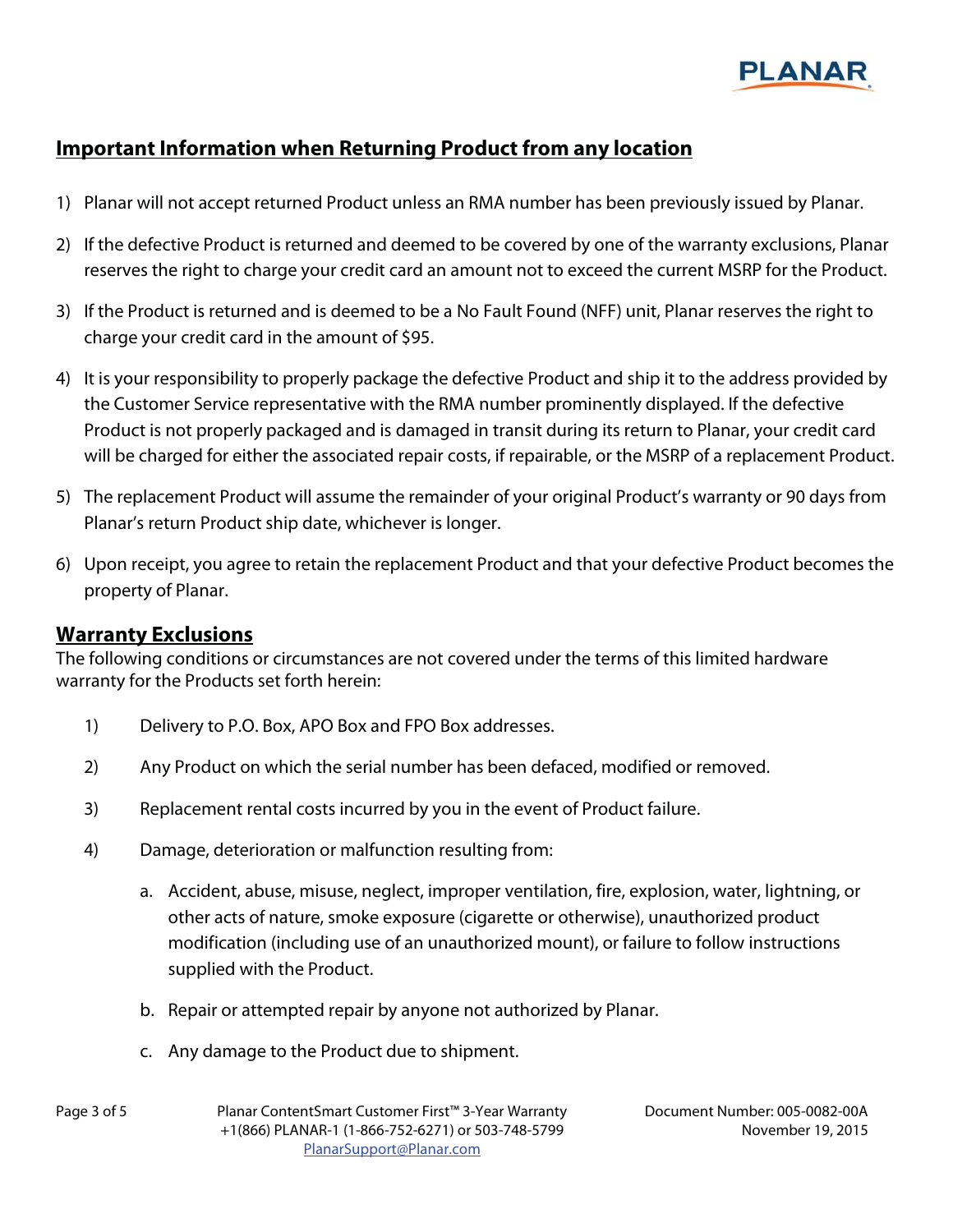

- d. Removal or installation of the Product.
- e. Causes external to the Product, such as electric power fluctuations or failure.
- f. Use of supplies or parts not meeting Planar's specifications.
- g. Normal wear and tear.
- h. Defects caused by you, including but not limited to, scratched, cracked, defaced or altered enclosure.
- i. Any damage or dissatisfaction associated with any damage determined by Planar to be the result of customer use patterns.
- j. Failure to follow maintenance procedures as outlined in the Product's user guide where a schedule is specified for regular cleaning of the Product.
- k. Opening the Product, tampering with internal circuitry, and/or removing or replacing any internal components or parts.
- l. Product that has been resold, transferred, rented, leased, lost, stolen or discarded.
- m. Any other cause, which does not relate to a Product defect.
- n. Operating the Product outside the suggested normal usage conditions stated in the user guide.
- 5) Any Product returned due to a software or accessory malfunction.
- 6) Removal, installation and set-up service charges.
- 7) Any software, including, but not limited to, the operating system.

For additional information or the name of the nearest Planar service center, contact your Planar dealer or call Planar (toll free) at **1-866-PLANAR1 (1-866-752-6271)** (toll free) or at (1-503-748-5799) or email us at PlanarSupport@Planar.com**.**

#### **Exclusion of Implied Warranties**

PLANAR PROVIDES NO WARRANTIES, EXPRESS OR IMPLIED, EXCEPT THOSE EXPRESSLY PROVIDED IN THIS DOCUMENT. PLANAR EXPRESSLY DISCLAIMS AND EXCLUDES ALL OTHER WARRANTIES, INCLUDING THE IMPLIED WARRANTIES OF TITLE, NON-INFRINGEMENT, MERCHANTABILITY AND FITNESS FOR A PARTICULAR PURPOSE.